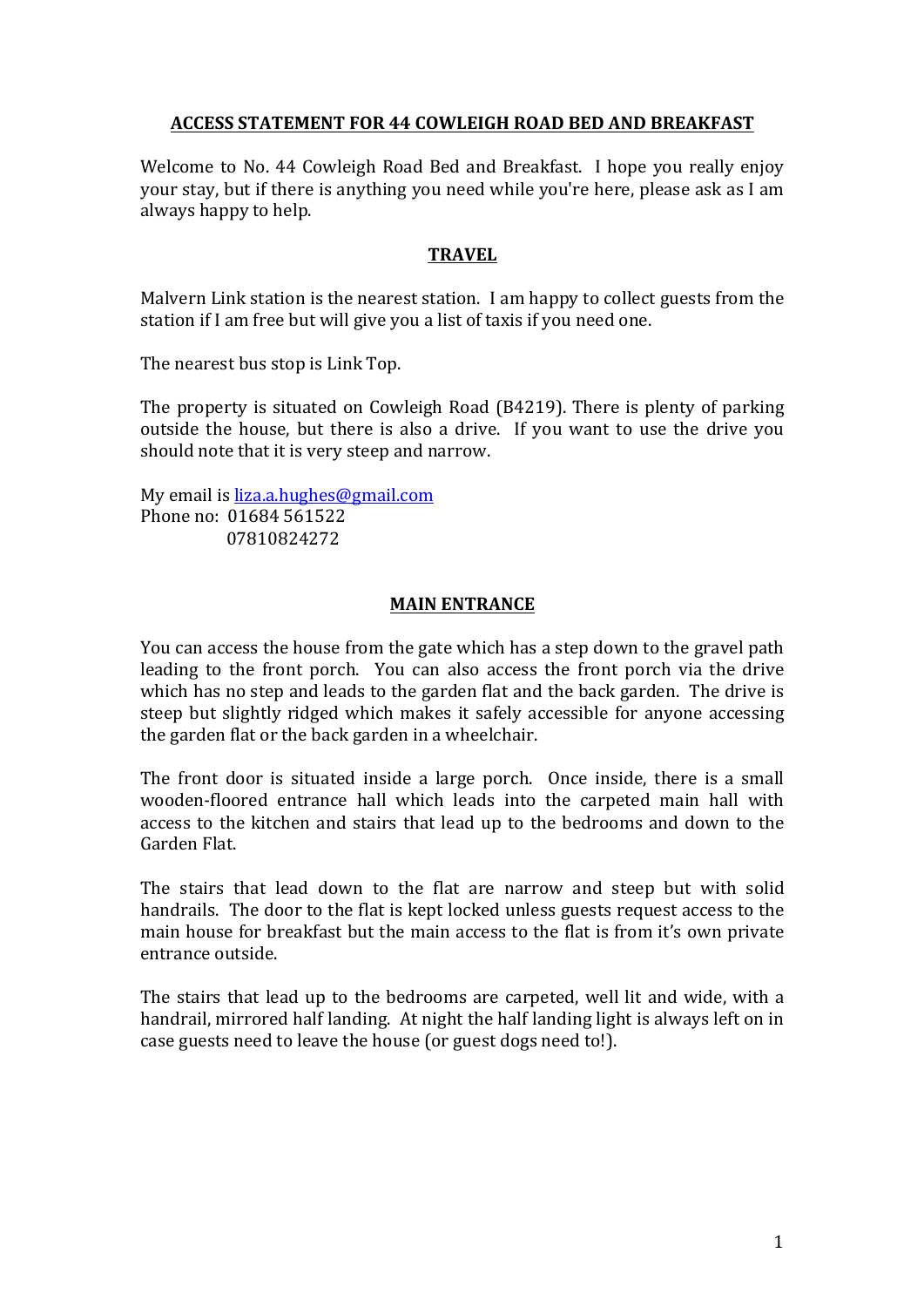#### **BREAKFAST ROOM**

Breakfast is served around a large rectangular wooden kitchen table in the kitchen.

## **LAUNDRY**

I am happy to provide a small laundry service upon request.

# **SHOP**

There is a bakery, convenience store and take away restaurant less than half a mile away.

## **TREATMENT ROOM/S**

None

# **LEISURE FACILITIES**

None

# **OUTDOOR FACILITIES**

None

# **CONFERENCE & MEETING ROOMS, BANQUETING, CLUBS, ENTERTAINMENT**

None

# **BEDROOMS**

Two bedrooms which share a private bathroom. The rooms are only let out together. Both have double beds, tv, tea and coffee making facilities and a minifridge.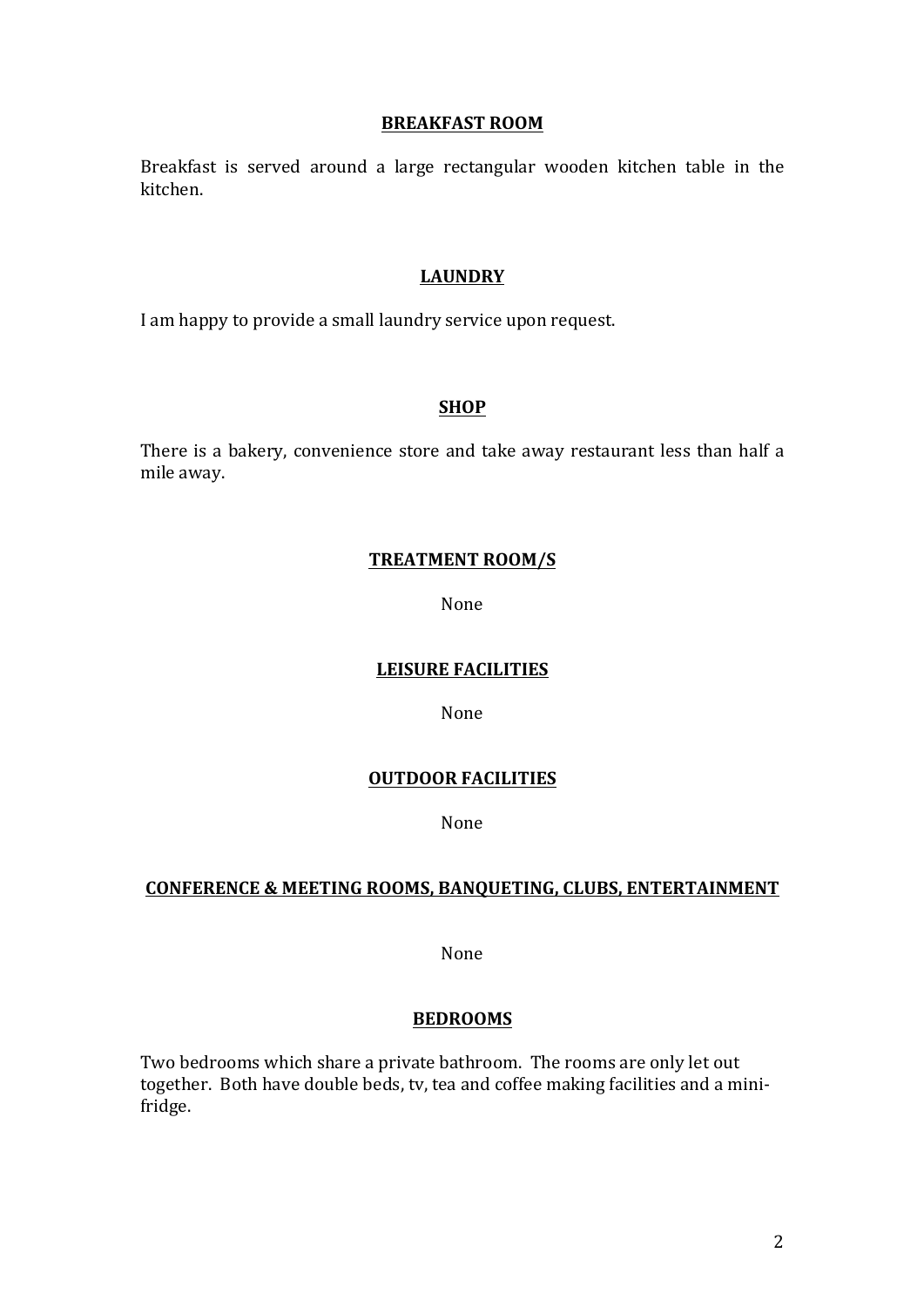## **BATHROOM**

A large bathroom with wooden floorboards, roll-topped bath with integrated thermostatic shower and large Victorian sink. Toilet.

#### **SELF-CATERING KITCHEN**

The kitchenette in the garden flat is accessed from the hall by the main entrance into the flat. There are no steps. There is a twin hotplate, combimicrowave/convector oven/grill, kettle, toaster, toasted sandwich maker, sink, drainer.

#### **CARAVANS, HOLIDAY HOMES & TWIN UNITS**

# $N/A$

# **TOURING FACILITIES (HOLIDAY PARKS)**

# N/A

# **BOATS - NARROW BOAT, CRUISER & HOTEL BOAT**

# N/A

# **ATTRACTIONS (DISPLAYS, EXHIBITS, RIDES ETC)**

# N/A

# **GROUNDS AND GARDENS**

Guests are welcome to use the gardens. In the front garden is a bench and small table and chairs. In the back garden there are several seating areas and a patio with a fire pit which can be used as a barbeque which guests are welcome to use. Dogs are welcome to use the garden.

# **ADDITIONAL INFORMATION**

Dogs are welcome at no extra cost.

There is no smoking on the premises but guests may smoke in the garden.